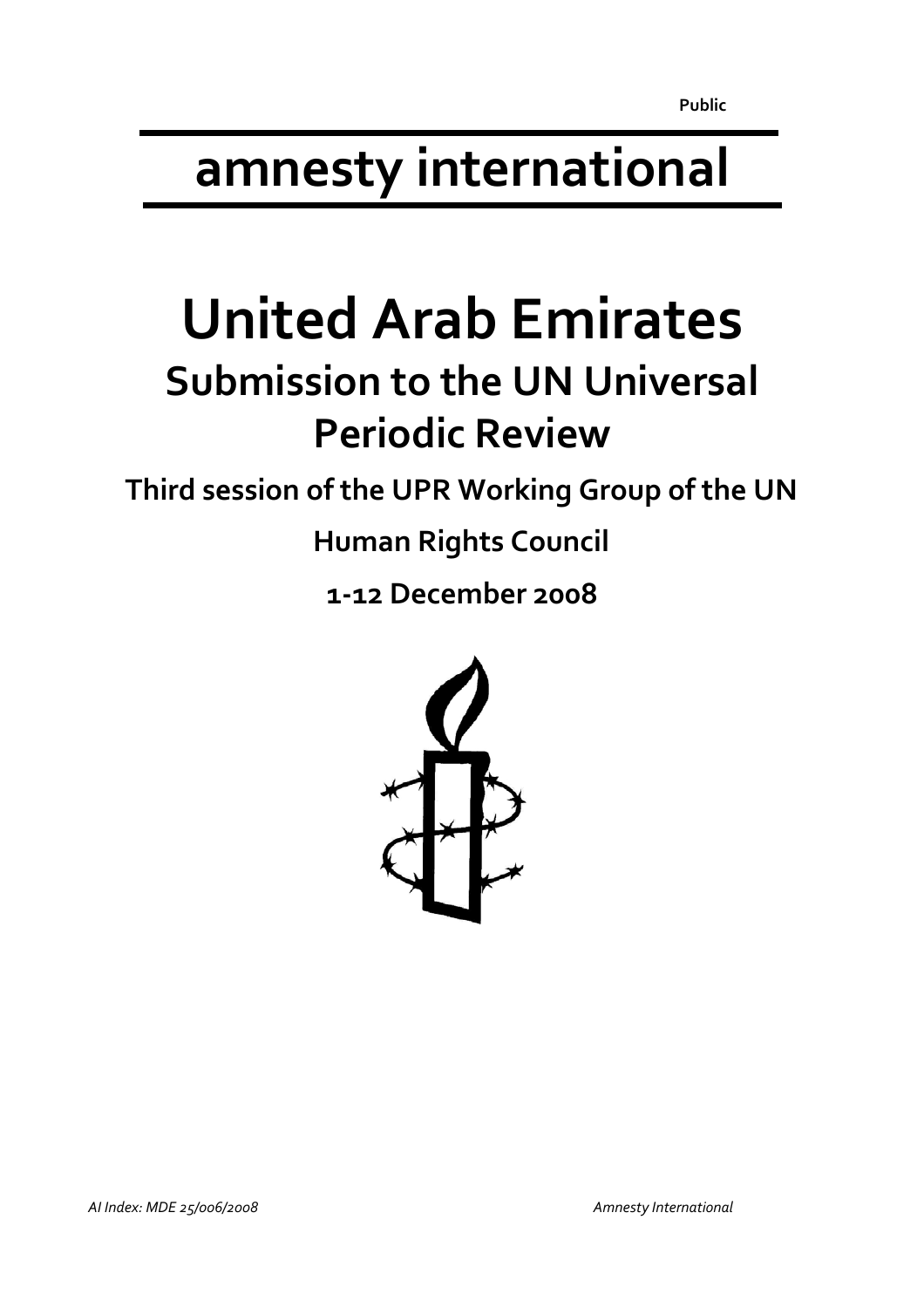# **United Arab Emirates Amnesty International submission to the UN Universal Periodic Review**

Third session of the UPR Working Group, 1‐12 December 2008

## **Introduction**

In this submission, Amnesty International provides information under sections [B, C and D] as stipulated in the *General Guidelines for the Preparation of Information under the Universal Periodic Review:*[1](#page-1-0) Under section B, Amnesty International raises concern over the death penalty and provisions providing for torture and other cruel, inhuman and degrading punishments and the rights of migrant workers. Section C highlights Amnesty International's concerns about human rights violations in the context of detention and torture; women's rights, cooperation with the UN's human rights mechanisms; human rights defenders and freedom of expression. In section D, Amnesty International makes a number of recommendations for action by the government.

### **B. Normative and institutional framework of the State**

### **The death penalty**

The United Arab Emirates retains the death penalty in national legislation and in 1995 introduced the death penalty for drug trafficking; however, no executions for this offence is known to have been carried out.

In 2007, at least two people were sentenced to death and in 2006, in the Emirate of Fujairah, a court imposed a sentence of death by stoning on a Bangladeshi national after convicting him of adultery with an unnamed female migrant domestic worker whose origin was not known. She was sentenced to 100 lashes and one year's imprisonment. The death sentence was subsequently commuted to a one-year prison sentence followed by deportation.

In December 2007, the United Arab Emirates was one of eight countries that abstained in the vote in the General Assembly on resolution 62/149 calling for a moratorium on executions and which, on 2 February 2008 then joined 57 other countries in a statement of disassociation with the resolution, stating that they are "in persistent objection to any attempt to impose a moratorium on the use of the death penalty or its abolition in contravention to existing stipulations under international law".<sup>[2](#page-1-1)</sup>

Amnesty International acknowledges the right and responsibility of governments to bring to justice those suspected of criminal offences, but unconditionally opposes the death penalty in all circumstances as a violation of the right to life and the ultimate cruel, inhuman or degrading punishment.

#### **Cruel, inhuman and degrading punishment**

In all of the emirates, save Dubai, flogging sentences are imposed on those caught having "illicit sex" and Amnesty International has recorded such sentences against, in particular, migrant workers.<sup>[3](#page-1-2)</sup>

 $\overline{a}$ <sup>1</sup> Contained in Human Rights Council Decision 6/102, Follow-up to Human Rights Council resolution 5/1, section I adopted 27 September 2007.

<span id="page-1-1"></span><span id="page-1-0"></span><sup>2</sup> For more information, see Amnesty International: Death Penalty News ‐ January‐ March 2008 (AI Index: ACT 53/002/2008)

<span id="page-1-2"></span>*Amnesty International AI Index: MDE/006/2008* <sup>3</sup> In 2007, a court in al-'Ain convicted a teenage girl to 60 lashes for having "illicit sex" with a man when she was 14. The sentence was upheld on appeal; it is not known, however, if the sentence was carried out. In October 2005, a female domestic migrant worker was sentenced to 150 lashes for becoming pregnant outside marriage, by a court in the Emirate of Ras al-Khaimah. In December 2005, two female domestic migrant workers –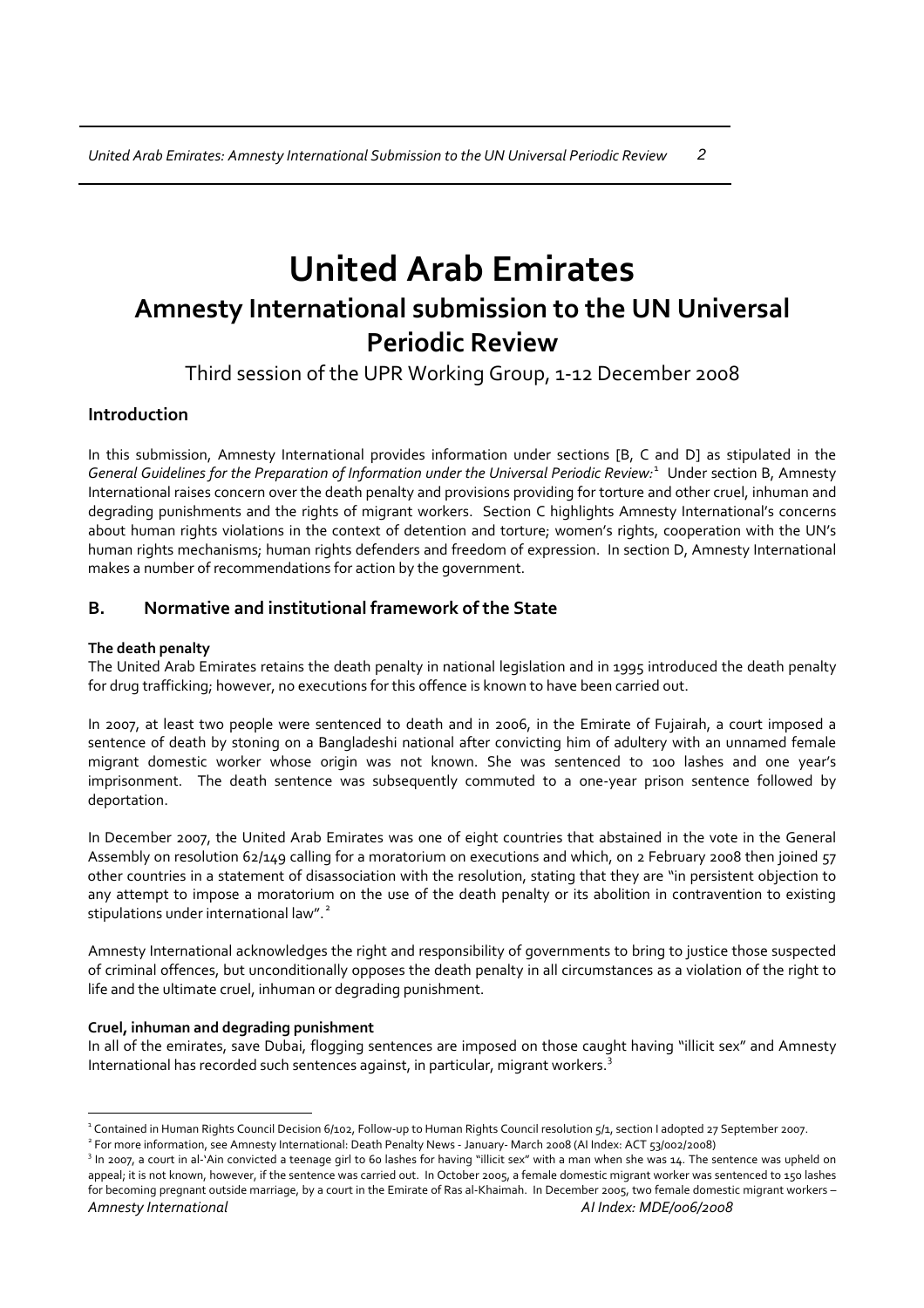#### **Migrant workers**

A draft labour law, issued in February 2007 to streamline employment practices, provides for the punishment of striking workers, but not for the right to organize, bargain collectively or strike. The draft excludes migrant workers, farmers, public sector workers and private security staff.

In August and October 2007, hundreds of construction workers, all of whom were migrant workers, went on strike in Dubai to protest against low salaries and poor housing conditions, including a lack of safe water supplies.

Domestic migrant workers continue to be denied the protection of labour legislation. Hence, they do not formally have the right to a weekly day of rest, limits on hours of work, paid holidays or forms of compensation. Allegations of abuse include ill‐treatment, including sexual abuse, and non‐payment of wages.

In November 2006, the President issued a federal law against human trafficking, which prescribes penalties ranging from one year to life imprisonment.

#### **C. Promotion and protection of human rights on the ground**

#### **Incommunicado detention and torture**

Amnesty International raises with the authorities around three to five times per year reports of persons – both Emirati and foreign - arbitrarily arrested and held incommunicado for prolonged periods of time, commonly in undisclosed locations where they face torture and other ill treatment. Those responsible are usually said to be members of *Amn al‐Dawla* (State Security).

In the years following the 11 September 2001 attacks in the USA, hundreds of Emirati nationals, including military personnel and judges, were detained. Scores were detained for many years, some of whom faced torture and other ill treatment, including by the forced administration – by way of injection – of substances that induce drowsiness and lethargy.

Other methods used to inflict torture and other ill treatment documented by Amnesty International have included sleep deprivation, suspension by the wrists or ankles, severe beatings to the soles of the feet, the use of electric shocks to various parts of the body, and threats of sexual violence. In one case, the person concerned alleged during the subsequent trial that he had been tortured while detained by Amn al‐Dawla (State Security) officers in the Emirate of 'Ajman. The court did not order an investigation into these allegations.<sup>[4](#page-2-0)</sup>

Nevertheless, some encouraging developments took place in June 2008 when the former director of a Dubai jail and 24 wardens and police officers were sentenced to prison terms for beating up inmates during a check for drugs on 1 August 2007. They were all accused of "abuse of power and ill-treatment of detainees under their guard." The former director and six wardens and officers were sentenced to six months in prison while 18 others received three‐ month sentences.

 $\overline{a}$ 

an Indonesian and an Indian national – were sentenced to flogging of 150 and 100 lashes, respectively, after becoming pregnant outside marriage by a court in Ras al‐Khaimah. In both cases the punishments were to be followed by deportation.

<span id="page-2-0"></span><sup>4</sup> Cases documented by Amnesty International include that of Pakistan national, Rashed Mahmood. He was detained in 'Ajman in June 2007 and held incommunicado for more than three months. He was released without charge in September and expelled to Pakistan. He was reported to have been severely beaten during the first two weeks of detention. A Sudanese national who was arrested and detained for two days without explanation after he arrived in the UAE in September 2007 subsequently went missing, raising fears that he was the victim of an enforced disappearance. Al‐Sadiq Sediq Adam Abdalla is still missing in July 2008. In 2005 several political suspects were detained and held incommunicado in undisclosed locations, in some cases for long periods. The exact reasons for arrest were never known but those detained were possibly suspected of being "Islamists" or having "Islamist views". They were held in solitary confinement, allowed to make brief phone calls, around once a month, to their families and when they were released they were told not to talk about their time in detention. A 34-year-old employee of the telecommunications company Etisalat, Hassan al‐Za'abi, was arrested and "disappeared" after his car was stopped by members of Amn al‐Dawla on 1 August 2004 in Abu Dhabi. Despite several appeals by his family his fate and whereabouts remained unknown. The reasons for his arrest were not clear but were thought to be politically motivated.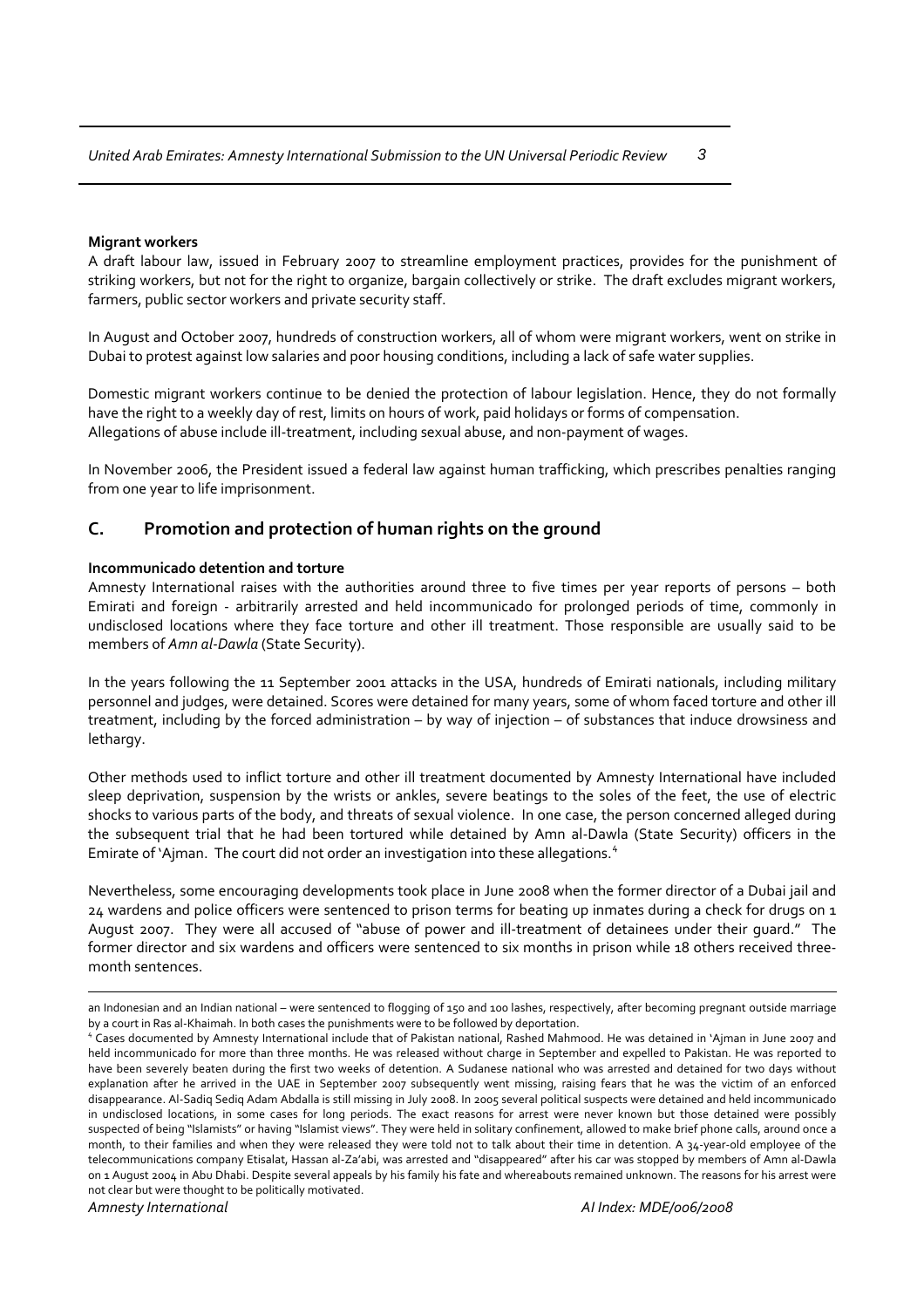#### **Women's rights**

As in other Gulf Cooperation Council countries, an association of states in the Persian Gulf, women in the United Arab Emirates continue to suffer the impact of discriminatory laws and practices which affect most aspects of their life, including marriage and the choice of marriage partner, dissolution of marriage and child custody, and inheritance. Under the nationality law, a woman is unable to pass on her nationality to her children if she is married to a foreign national. As a result the children suffer severe restrictions including on their residency and employment rights. They are treated as foreigners in higher education and pay higher fees, and as migrant workers in employment.

#### **Cooperation with international human rights bodies**

In the course of 2007, the government failed to respond to UN human rights bodies in respect to requests for access and on individual cases raised in 2006. Citing concerns about trafficking for the purposes of forced labour, in May the Special Rapporteur on the trafficking in persons reiterated a previously unmet request to visit the UAE. In March the Special Rapporteur on the human rights of migrants expressed "his interest in receiving a reply" on cases of abuses against migrant workers in previous years. The Special Rapporteur on extra‐judicial executions reported in March that the UAE government had not responded to concerns from 2006 on death penalty safeguards.

UN Special Rapporteurs, including those responsible for human rights defenders, violence against women, the independence of judges and lawyers, and freedom of expression, all reported that the government failed to reply to concerns raised by their offices.

#### **Restrictions on the right to freedom of opinion and expression**

There are also reports of restrictions to the right of freedom of expression. In August 2007, the owner of a website received a five‐month prison sentence on counts of defamation. The court also ordered the website to be closed. In September, two journalists working for the Khaleej Times were sentenced to two months prison terms for defamation. However, on that occasion Sheikh Mohammed bin Rashid Al‐Maktoum, Vice‐President, Prime Minister and Ruler of Dubai, decreed that no journalist should receive a prison sentence for press-related offences. He also urged for the enactment of a new press and publications law.

In November 2007, in an administrative measure widely seen as punitive, the authorities moved more than 80 teachers to other state jobs apparently because they were suspected of holding Islamist views.

Political parties do not exist in the United Arab Emirates; political dissent is not tolerated and those targeted for arrest are usually believed to be Islamists or those making criticisms of the human rights situation in the country, for example.

#### **Harassment of human rights defenders**

In recent years prominent human rights activists have faced harassment, including the former President of the Jurists' Association who was detained twice by Amn al‐Dawla (State Security) officials. Upon release, his passport was confiscated.

#### **D. Recommendations for action by the State under review**

#### **Amnesty International calls on the government to:**

- Accede to the ICCPR and ICESC.
- Establish a moratorium on executions with a view to abolishing the death penalty as provided by UN General Assembly resolution 62/149, adopted on 18 December 2007.
- Accede without delay to the Migrant Workers convention and ensure that its provisions are implemented.
- Publish up‐to‐date lists of all places of detention in a form that is readily accessible to lawyers and members of the public as a step towards ending the practice of incommunicado and secret detention and torture and other ill treatment; and make clear to all officers involved in arrest, detention and interrogation, in particular those of the Amn al-Dawla, that torture and other ill-treatment will not be tolerated under any circumstances and that those found, following a fair trial, to have carried it out will be held accountable..